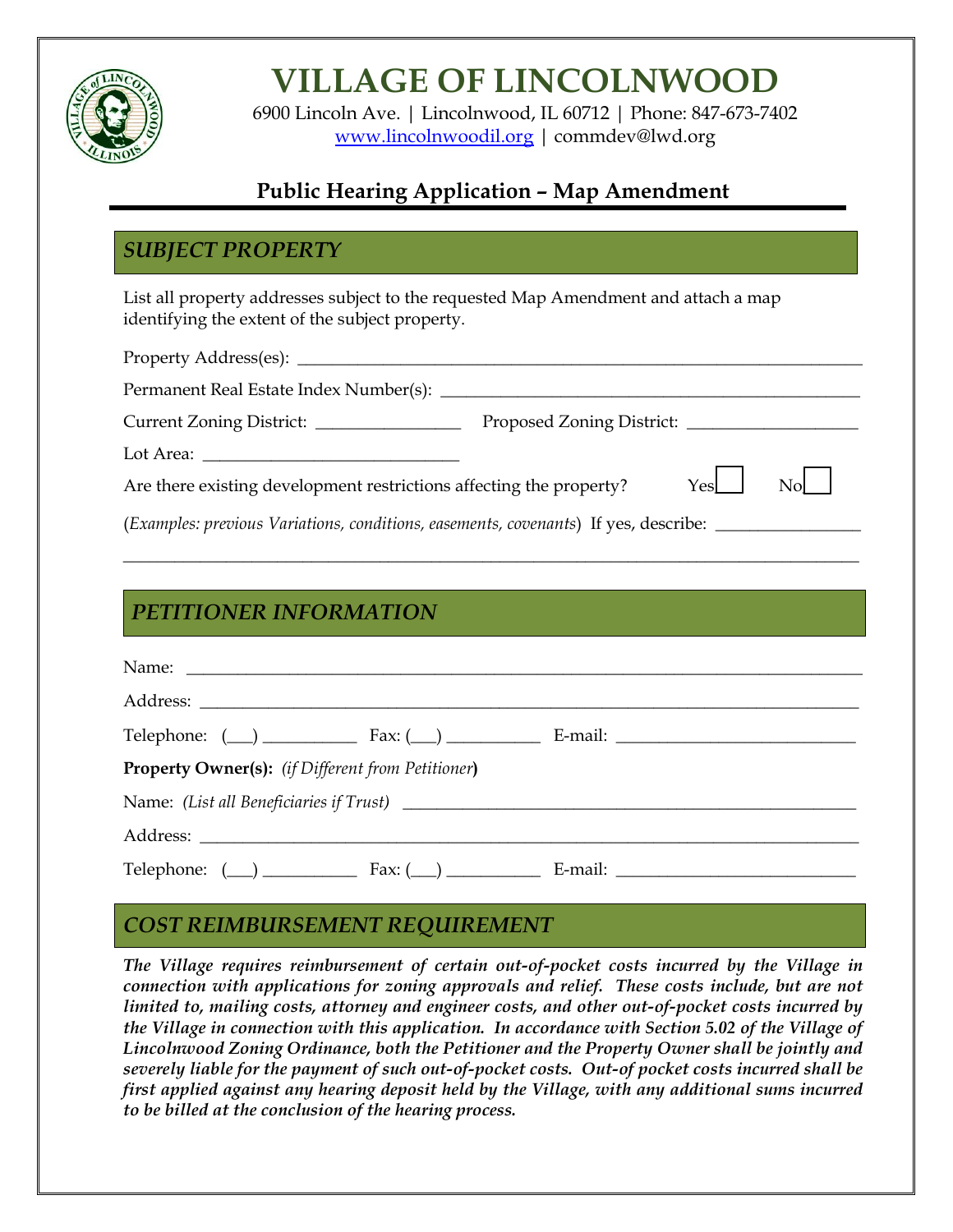*Invoices in connection with this application shall be directed to:*

*Name:* 2008. 2008. 2008. 2008. 2008. 2010. 2010. 2010. 2010. 2010. 2010. 2010. 2010. 2010. 2010. 2010. 2010. 2010. 2010. 2010. 2010. 2010. 2010. 2010. 2010. 2010. 2010. 2010. 2010. 2010. 2010. 2010. 2010. 2010. 2010. 2010

*Address: \_\_\_\_\_\_\_\_\_\_\_\_\_\_\_\_\_\_\_\_\_\_\_\_\_\_\_\_\_\_\_\_\_\_\_\_\_\_\_\_\_\_\_\_\_*

 *City, State, Zip: \_\_\_\_\_\_\_\_\_\_\_\_\_\_\_\_\_\_\_\_\_\_\_\_\_\_\_\_\_\_\_\_\_\_\_\_\_\_\_\_\_\_\_\_\_*

#### *ATTESTMENT AND SIGNATURE*

*I hereby state that I have read and understand the Village cost reimbursement requirement, as well as the requirements and procedures outlined in Article V of the Village Zoning Ordinance, and I agree to reimburse the Village within 30 days after receipt of an invoice therefor. I further attest that all statements and information provided in this application are true and correct to the best of my knowledge and that I have vested in me the authority to execute this application.*

| <b>PROPERTY OWNER:</b> | PETITIONER: (if Different than Property Owner) |  |  |
|------------------------|------------------------------------------------|--|--|
| Signature              | Signature                                      |  |  |
| <b>Print Name</b>      | <b>Print Name</b>                              |  |  |
| Date                   | Date                                           |  |  |
|                        |                                                |  |  |

#### *REQUIRED ATTACHMENTS \**

Check Applicable Documents Attached:

| Map Amendment Standards    |  |
|----------------------------|--|
| Plat of Survey             |  |
| Proof of Ownership         |  |
| Photos of the Property     |  |
| PDF files of all documents |  |

*\*The above documents are required for all applications. The Zoning Officer may release an applicant from specific required documents or may require additional documents as deemed necessary.*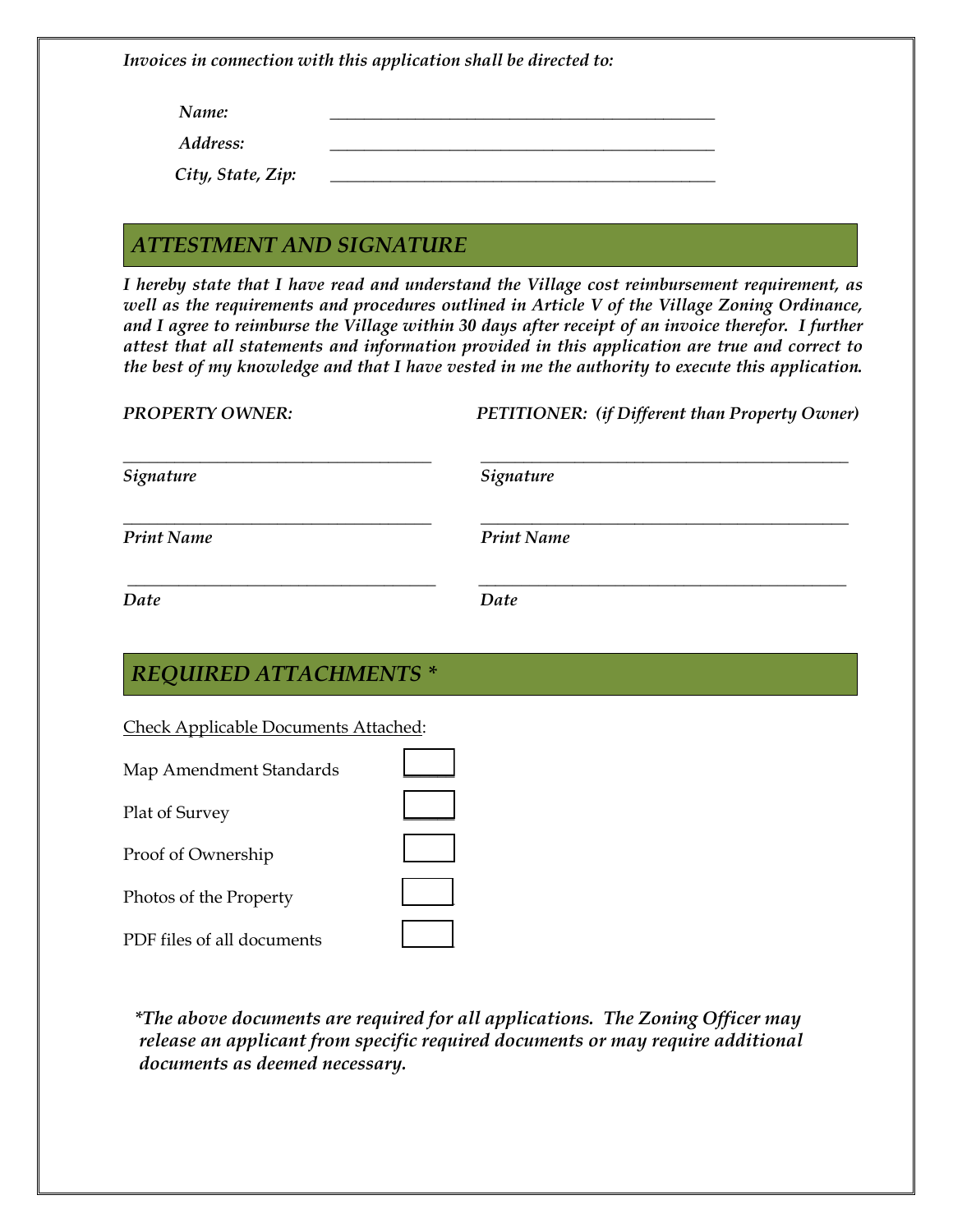#### **MAP AMENDMENT STANDARDS**

To be approved, the requested Map Amendment must meet certain specific standards. These standards are listed below. After each listed standard, explain how the Map Amendment satisfies the listed standard. Use additional paper if necessary.

Nature of Request: Explain below why you are seeking a Map Amendment to the 1. Zoning Map. What is it that you would like to do that requires a change in the zoning of the subject property?

What existing uses and structures are located on the subject property? How does the  $2.$ proposed Map Amendment impact the conforming status of the existing uses and structures?

Identify the zoning of the surrounding properties. Identify how the proposed Map 3. Amendment is consistent with the surrounding zoning and the Comprehensive Plan.

4. Indicate why you believe this zoning change is needed and why it would benefit the Village.